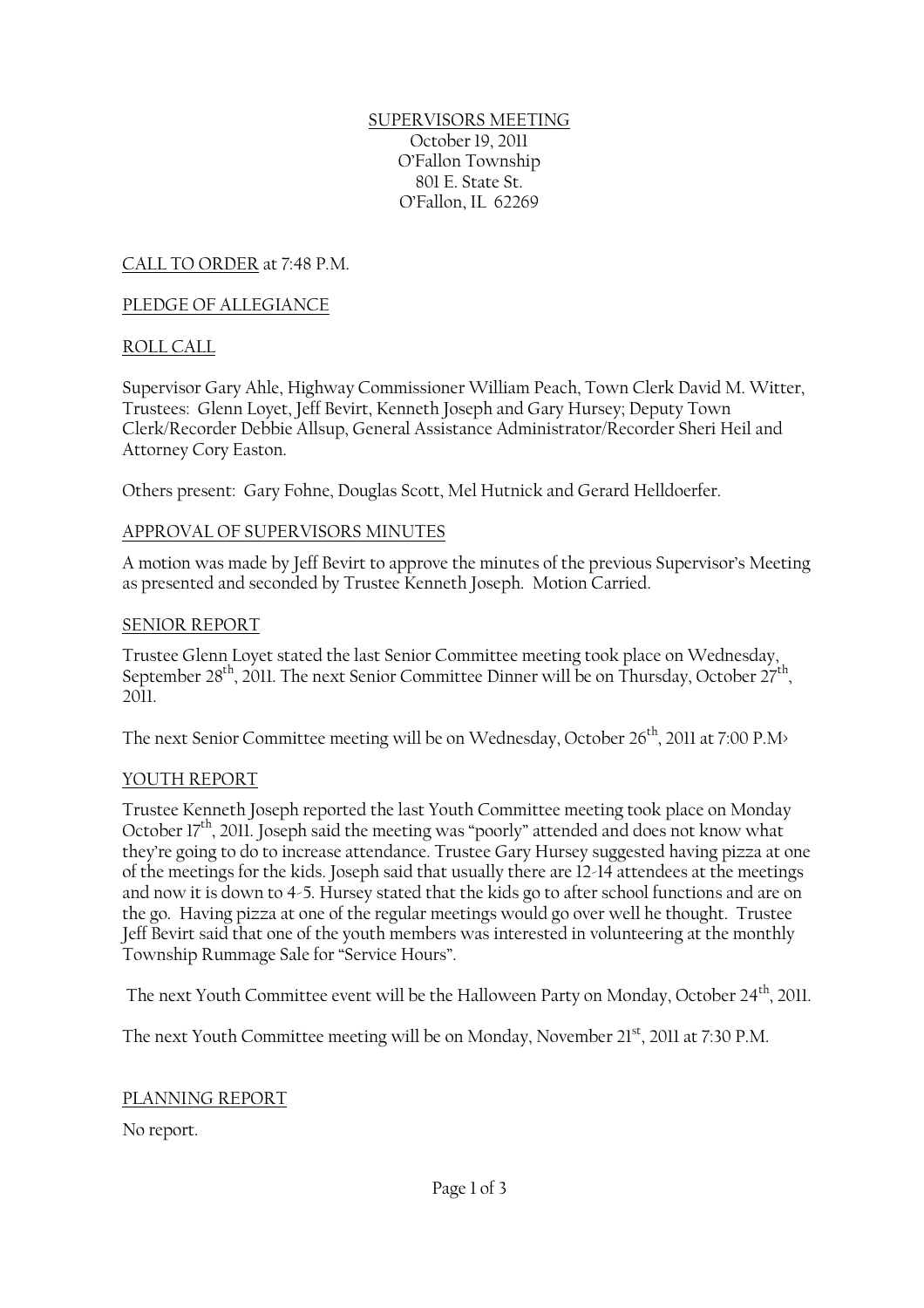## AFTER PROM REPORT

No report.

# TRUSTEES REPORT

No report.

# TOWN CLERK REPORT

Town Clerk David Witter stated that the Township Budget Hearing Minutes and the Road District Budget Hearing Minutes are now on the website.

## SUPERVISORS REPORT

Supervisor Gary Ahle passed around a correspondence from St. Clair States Attorney Brendan Kelly with regards to organizing "public safety" in the county.

## UNFINISHED BUSINESS

Trustee Glenn Loyet brought up the Township Officials of Illinois (TOI) Legislative Survey. Loyet stated that he would like to see a possible change when the Highway Commissioner does their levy, the trustees should be allowed more input. Loyet said that he plans on bringing the topic up at Division Meeting to see what the other trustees think.

Discussion regarding the Annual Audit performed by Allison, Knapp & Siekmann – Trustee Loyet said he thought the recommendations/suggestions that were outlined for the Township are a good idea and the Township should take their advice. A brief discussion followed with all in agreement regarding the recommendations.

## NEW BUSINESS

None.

## APPROVAL OF SUPERVISORS BILLS

| Town Fund               | \$12,830.41 |
|-------------------------|-------------|
| General Assistance Fund | 1,265.56    |

Trustee Gary Hursey made a motion to authorize the bills of the Supervisor be paid accordingly and seconded by Trustee Glenn Loyet. Roll Call: G. Loyet – aye; J. Bevirt – aye; G. Ahle – aye; K. Joseph – aye; Hursey – aye. Motion carried.

## PUBLIC INPUT

Doug Scott stated that he received response from John West and Mr. West is in contact with the acting County Engineer Jim Fields regarding concerns at the intersection of Vincennes Trail and Troy-Scott Road. Mr. Scott is hopeful that acting County Engineer Fields will have more of an ear than the previous engineer did.